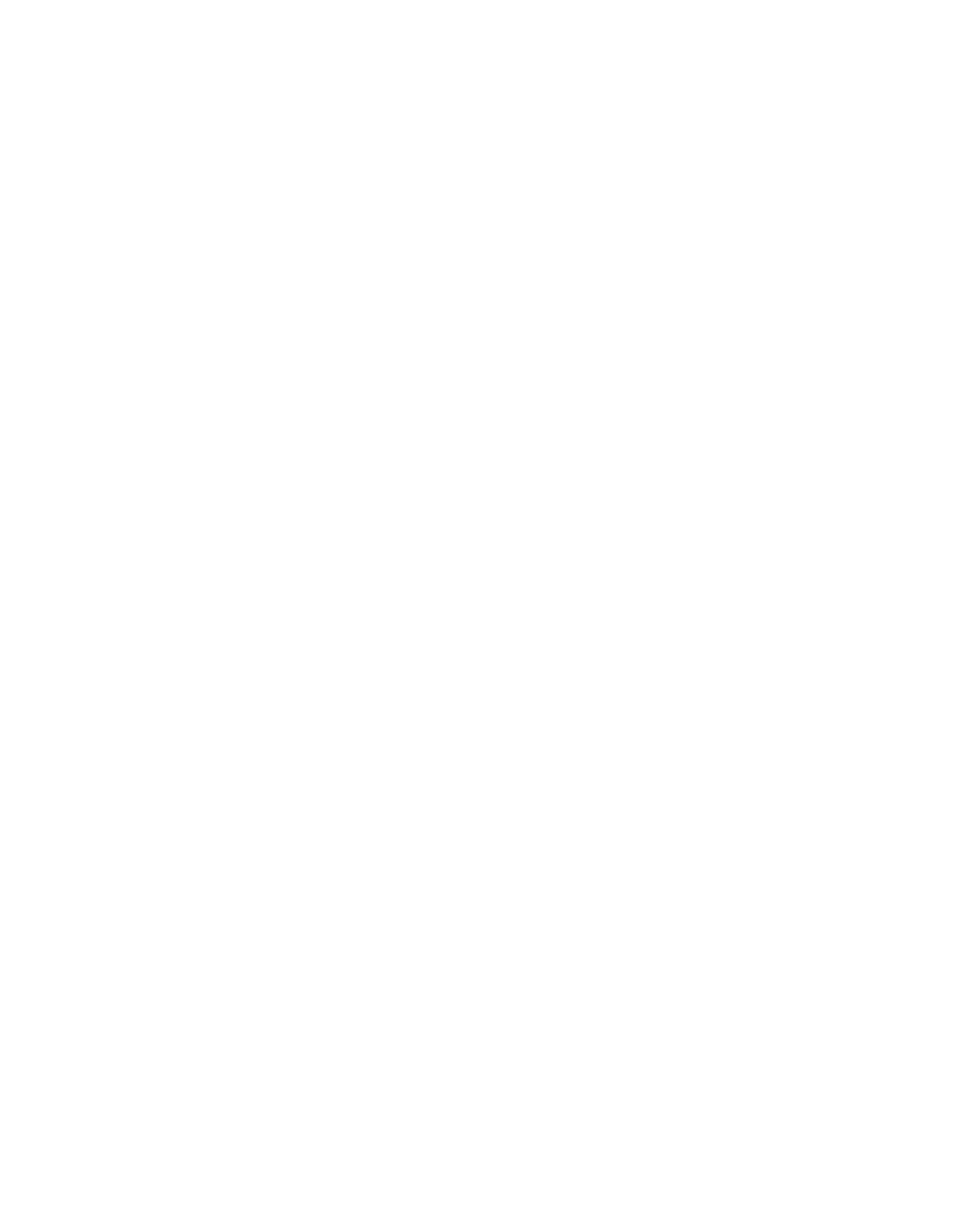#### **Notice**

This report was prepared by Research Into Action, Inc., in the course of performing work contracted for and sponsored by the New York State Energy Research and Development Authority (hereinafter the "Sponsor"). The opinions expressed in this report do not necessarily reflect those of the Sponsors or the State of New York, and reference to any specific product, service, process, or method does not constitute an implied or expressed recommendation or endorsement of it. Further, the Sponsors and the State of New York make no warranties or representations, expressed or implied, as to the fitness for particular purpose or merchantability of any product, apparatus, or service, or the usefulness, completeness, or accuracy of any processes, methods, or other information contained, described, disclosed, or referred to in this report. The Sponsors, the State of New York, and the contractor make no representation that the use of any product, apparatus, process, method, or other information will not infringe privately owned rights and will assume no liability for any loss, injury, or damage resulting from, or occurring in connection with, the use of information contained, described, disclosed, or referred to in this report.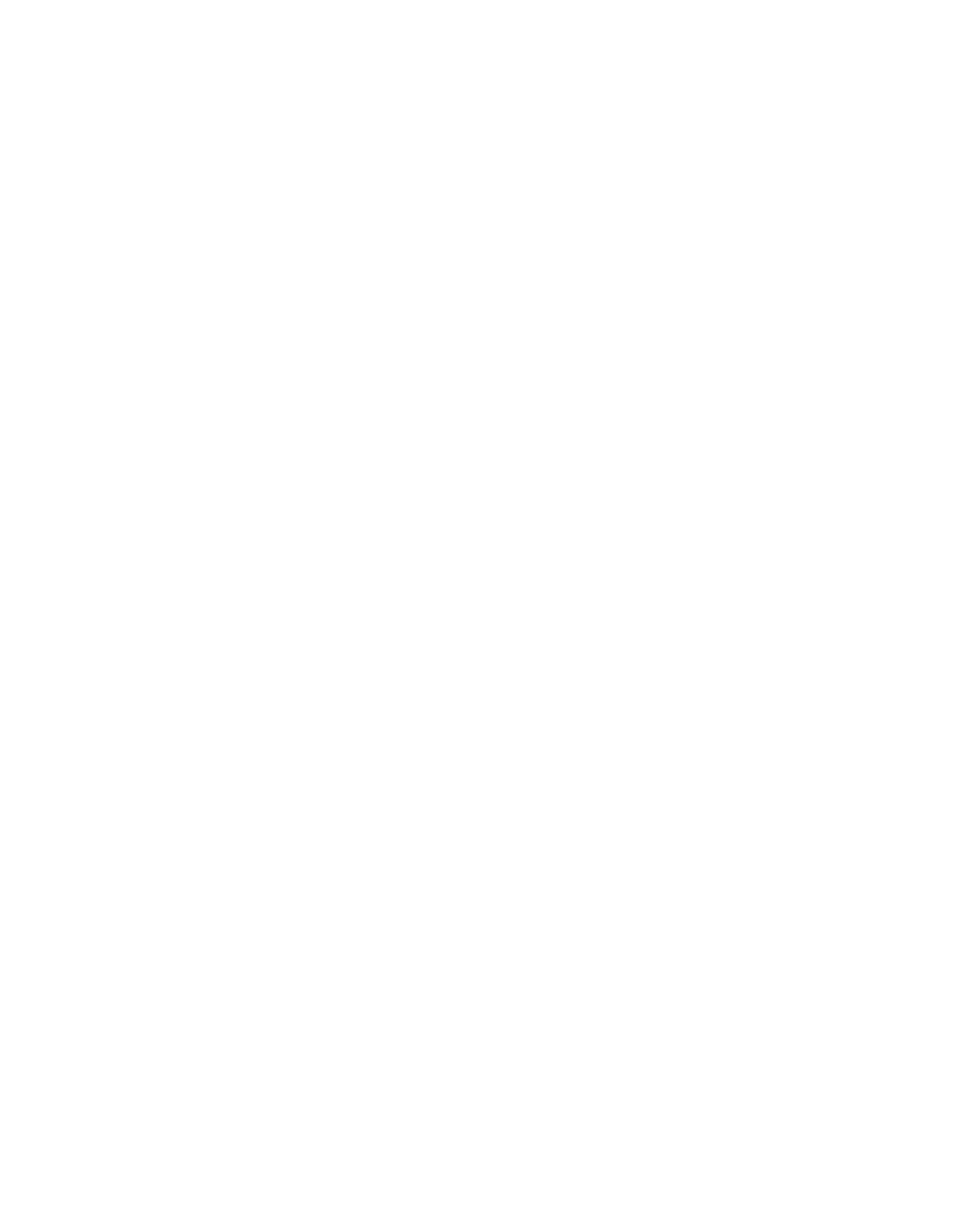#### Abstract

This report summarizes the results of a citation analysis, conducted by Thomson Reuters and Research Into Action Inc., of the projects that result from NYSERDA's Environmental Monitoring, Evaluation, and Protection (EMEP) program. EMEP funding supports research that is being widely disseminated in the academic literature. Despite differences in methodology at Thomson Reuters that reduced the match rate among uncategorized publications from 2009 to 2013, the 2013 update of the Institutional Citation Report (ICR) found that EMEP papers continue to be cited at a higher rate than other literature in the field, as demonstrated by the mean C-Index value of 1.3. This 2013 update of the ICR updated the citation information from prior years and added projects completed since 2009. Thomson identified 245 matched papers from 374 categorized publications, a match rate of 66%. Changes in the methodology at Thomson reduced the match rate among uncategorized publications. Including those publications dropped the 2013 match rate to 61%, the same percentage found in the 2009 ICR update for EMEP. This analysis captures only part of the academic reach of EMEP and these results indicate that the research is being utilized by academics at a greater rate than other literature in the field.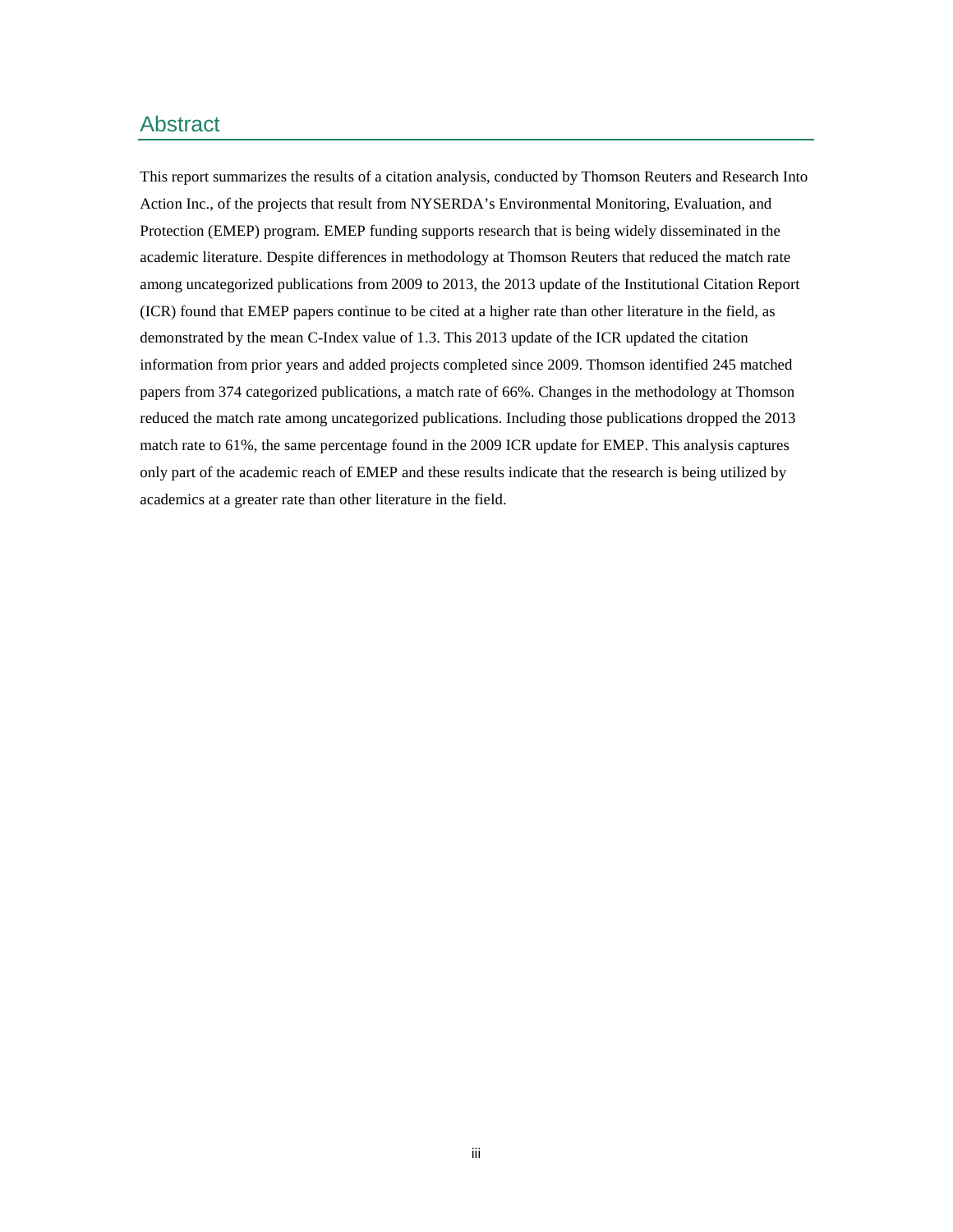### Acknowledgements

The evaluation team gratefully acknowledges Patricia Gonzales for her project management support and guidance. We would also like to thank the staff of the EMEP program, specifically Mark Watson, for his insightful comments and willingness to provide the information required to complete this report.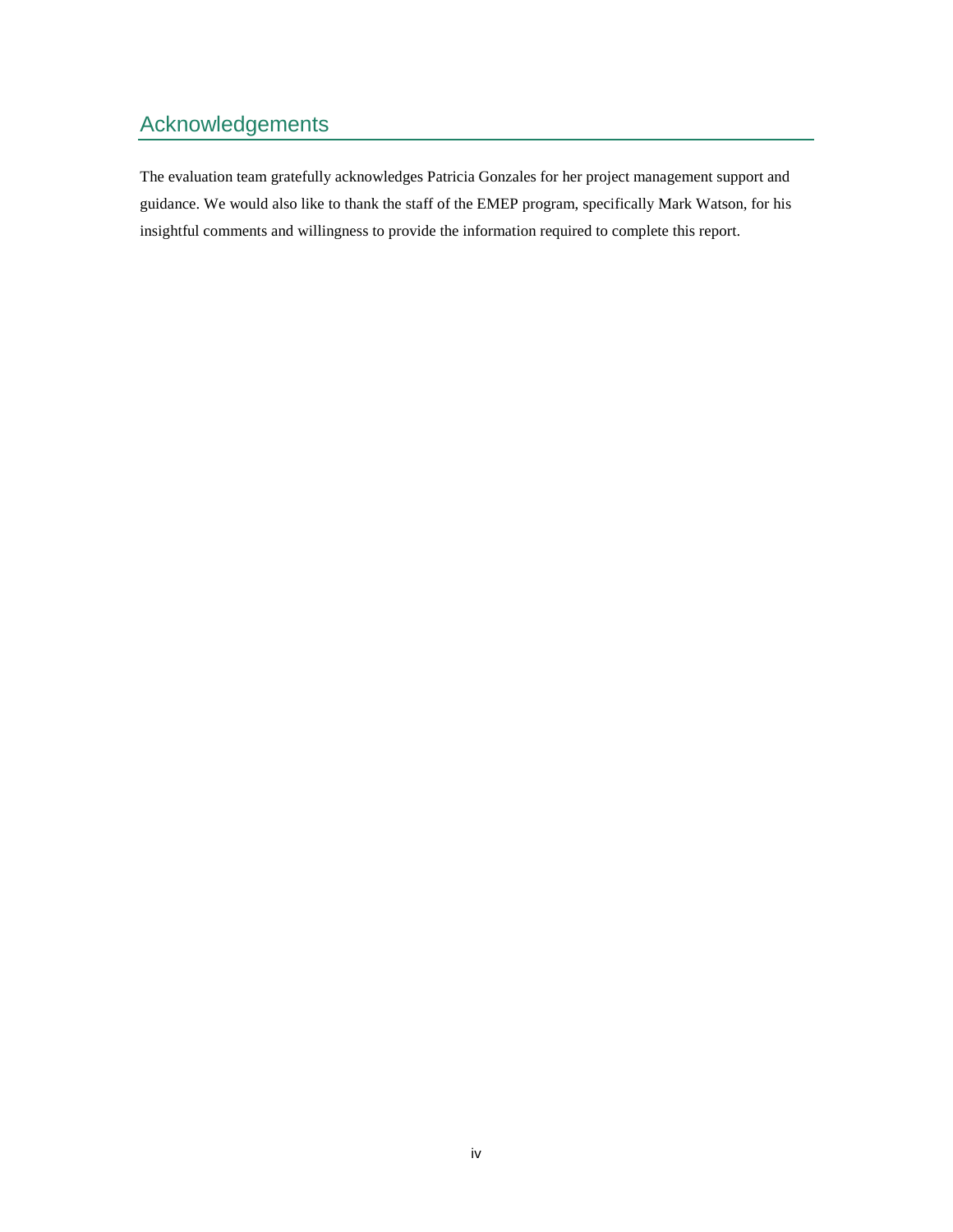### **Table of Contents**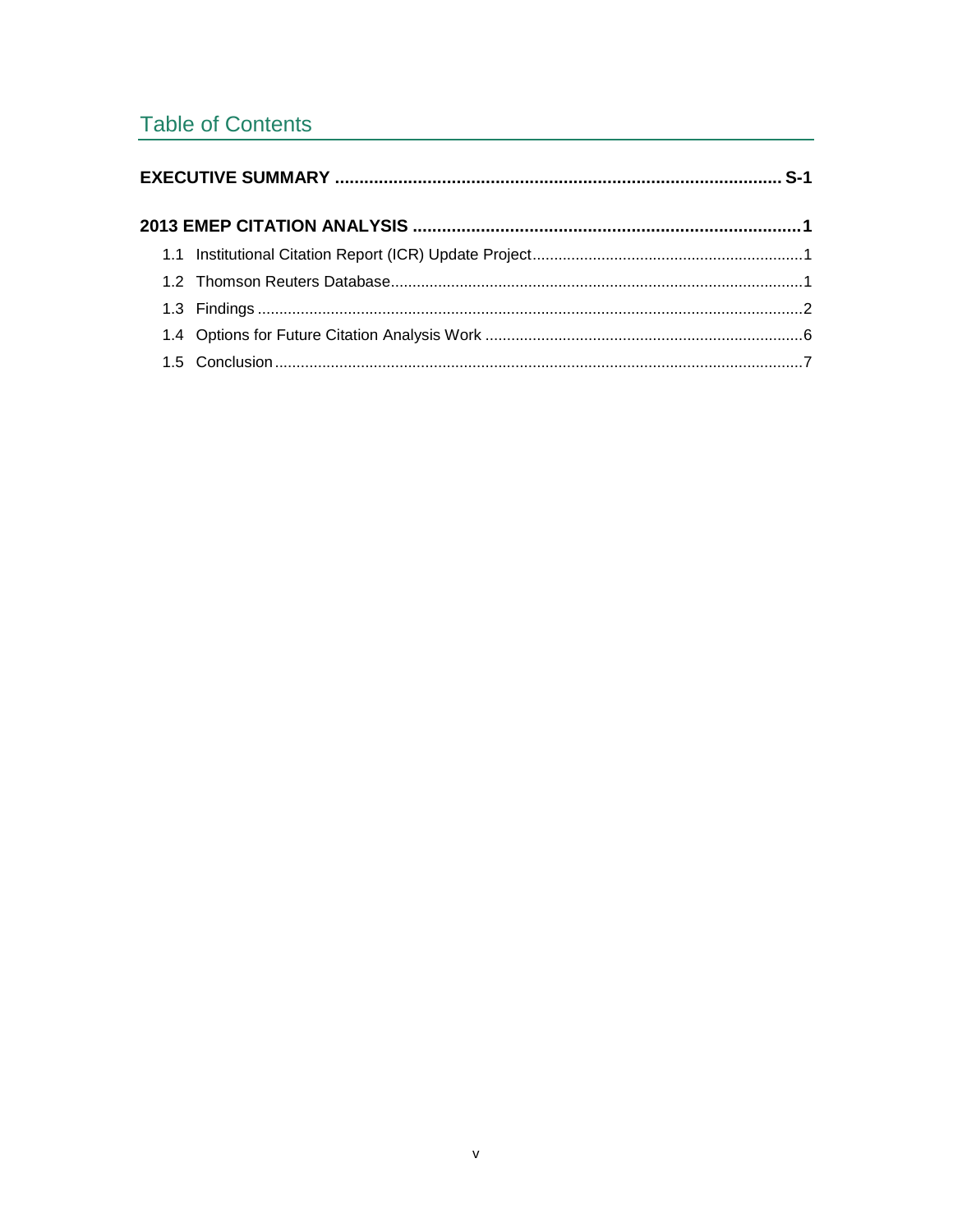# List of Figures

| Figure 1. | Intellectual Reach of EMEP Funding as Matched to Web of Science® in 2013. 3 |
|-----------|-----------------------------------------------------------------------------|
| Figure 2. |                                                                             |
| Figure 3. |                                                                             |

# List of Tables

| Table 1. |                                                                             |  |
|----------|-----------------------------------------------------------------------------|--|
| Table 2. |                                                                             |  |
| Table 3. | Journals Publishing EMEP-Funded Project Citations by Frequency - 1999-20135 |  |
| Table 4. |                                                                             |  |
| Table 5. |                                                                             |  |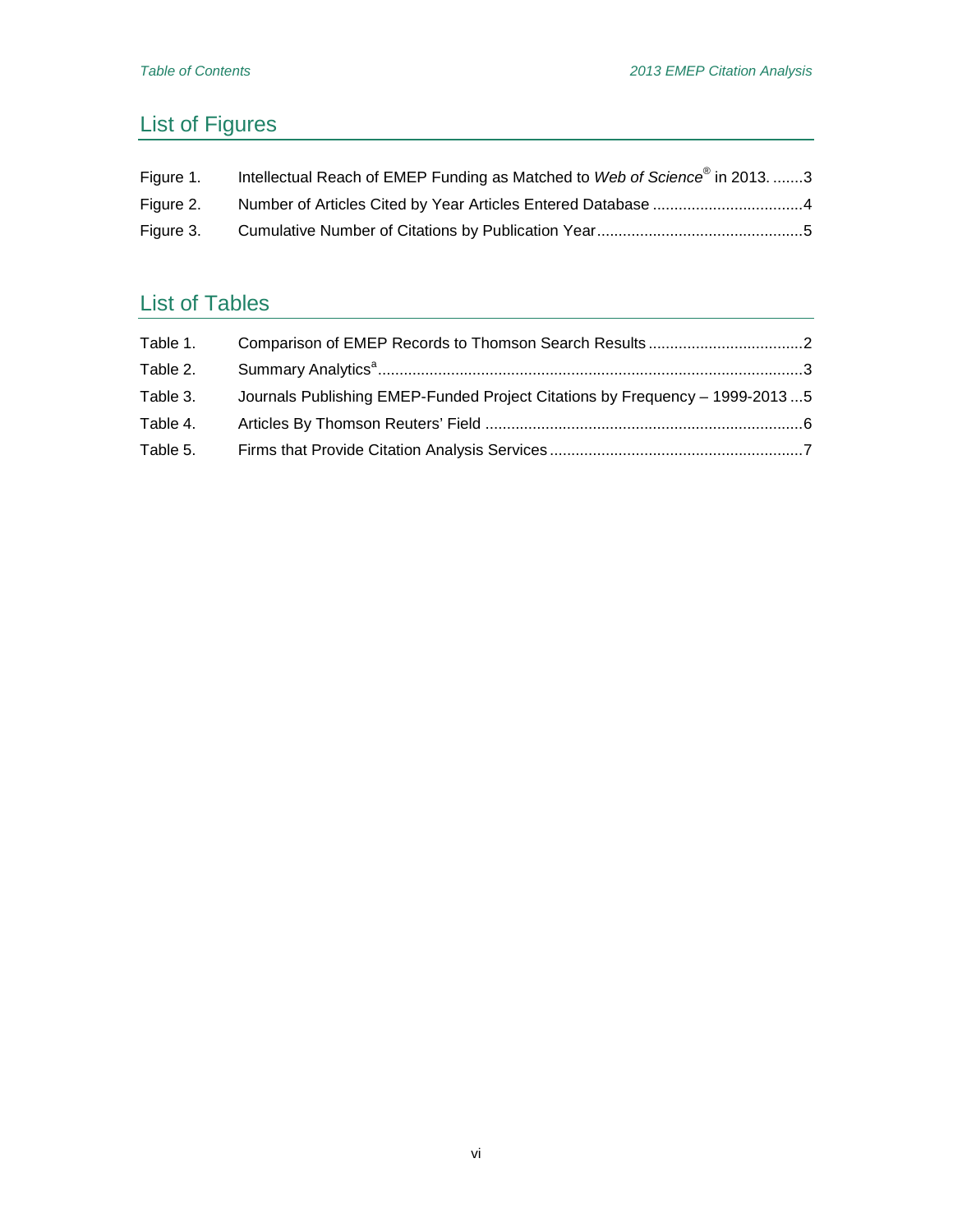### Executive Summary

NYSERDA's Environmental Monitoring, Evaluation, and Protection program (EMEP) funding supports research that is being widely disseminated in the academic literature. Despite differences in methodology at Thomson Reuters that reduced the match rate among uncategorized publications, the 2013 update of the Institutional Citation Report (ICR) found that EMEP papers continue to be cited at a higher rate than other literature in the field, as demonstrated by the mean C-Index value of 1.3. This 2013 update of the ICR updated the citation information from prior years and added projects completed since 2009. Thomson identified 245 matched papers from 374 categorized publications, a match rate of 66%. Changes in the methodology at Thomson reduced the match rate among uncategorized publications. Including those publications dropped the 2013 match rate to 61%, the same percentage found in the 2009 ICR update for EMEP. This analysis captures only part of the academic reach of EMEP and these results indicate that the research is being utilized by academics at a greater rate than other literature in the field.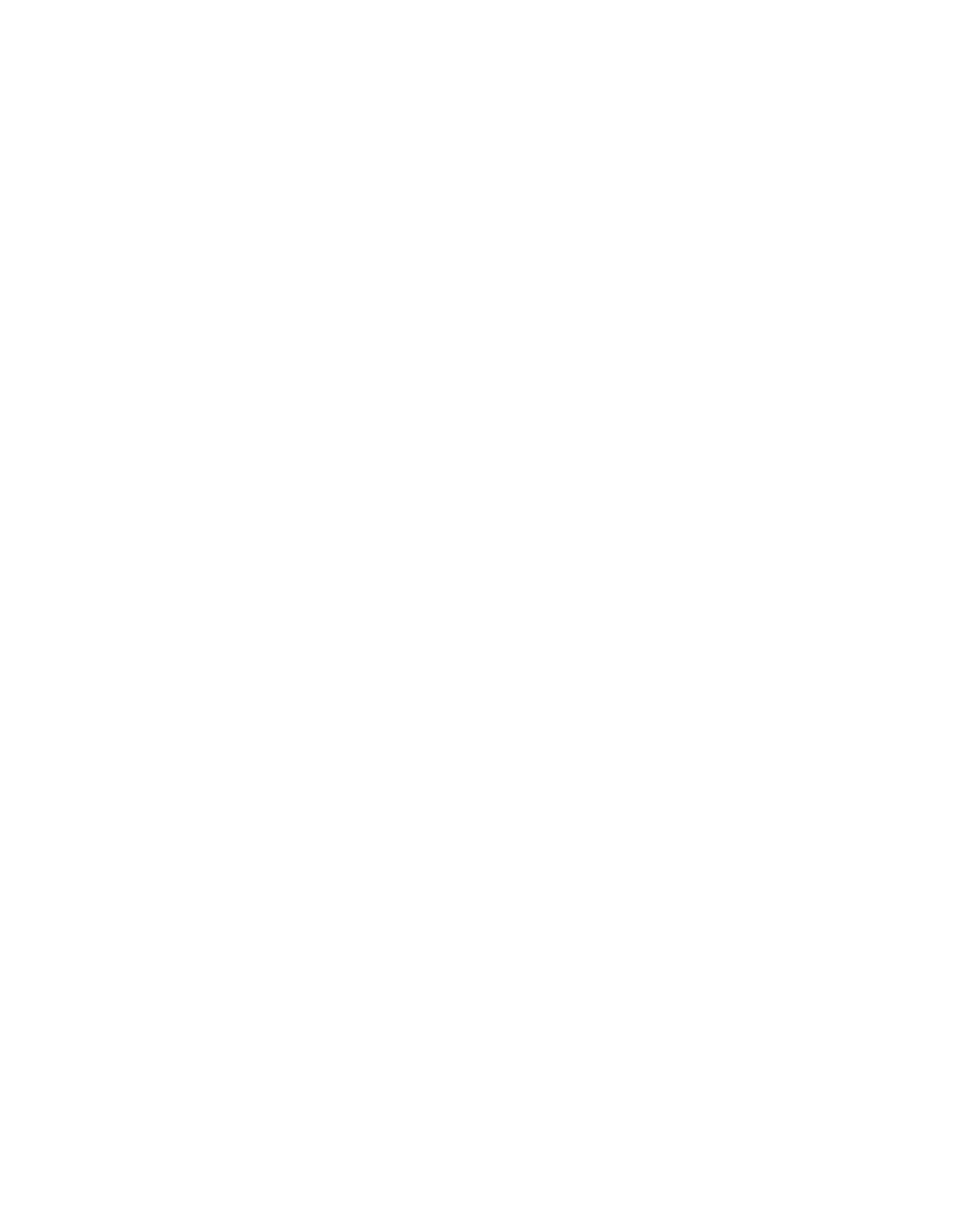#### 1.1 Institutional Citation Report (ICR) Update Project

Research Into Action (RIA) contracted with Thomson Reuters (Thomson) to update the Institutional Citation Report (ICR) produced for the Environmental Monitoring, Evaluation, and Protection program (EMEP) in 2006 and again in 2009. In 2006, Thomson identified 98 matched papers in its dataset, covering program years 1999-2006. In 2009 Thomson identified 154 matched papers. For 2013, updating the ICR involved updating the citation information for the original records and adding projects completed since 2009. Thomson identified 247 matched papers in 2013.

Using its *Web of Science*® bibliographic database, Thomson algorithmically matches the records of authors with articles in the *Web of Science*. Thomson does not guarantee a 100% match rate. For this ICR update, citation counts were created for matched projects up to December 20, 2013.

Obtaining an ICR allows EMEP to document if and how the research findings supported by the program are being communicated. EMEP staff would like to confirm that program-sponsored projects are being cited in academic journals as a way to: 1) document the performance of research through citation metrics; 2) evaluate the outcomes of funding decisions; and 3) identify opportunities for future collaboration or information transfer. In response to this request, Thomson provided a copy of a customized database created for RIA on behalf of NYSERDA. This database documents the results of the *Web of Science* analysis.

#### 1.2 Thomson Reuters Database

In November 2013, RIA provided a list of 401 EMEP papers to Thomson. Of these papers, 374 were categorized into one of four topical areas: air quality, ecosystems, climate change, and crosscutting research. The remaining 27 publications were not categorized. Ultimately, Thomson was able to match 247 of the 401 records in their *Web of Science* database (Table 1).

There are two primary explanations for why 154 of the products submitted to Thomson did not match their database.

- 1. Articles are likely to be either not published yet (under review), appear in a non-peer-reviewed publication (graduate theses or conference proceedings), or were published in a journal outside of Thomson's scope.
- 2. Thomson's 2013 analysis was unable to match the uncategorized publications at as high a rate as in 2009. This discrepancy is a result of differing methodologies used in 2013 versus 2009 by Thomson Reuters. This difference particularly affected the uncategorized publications. Due to the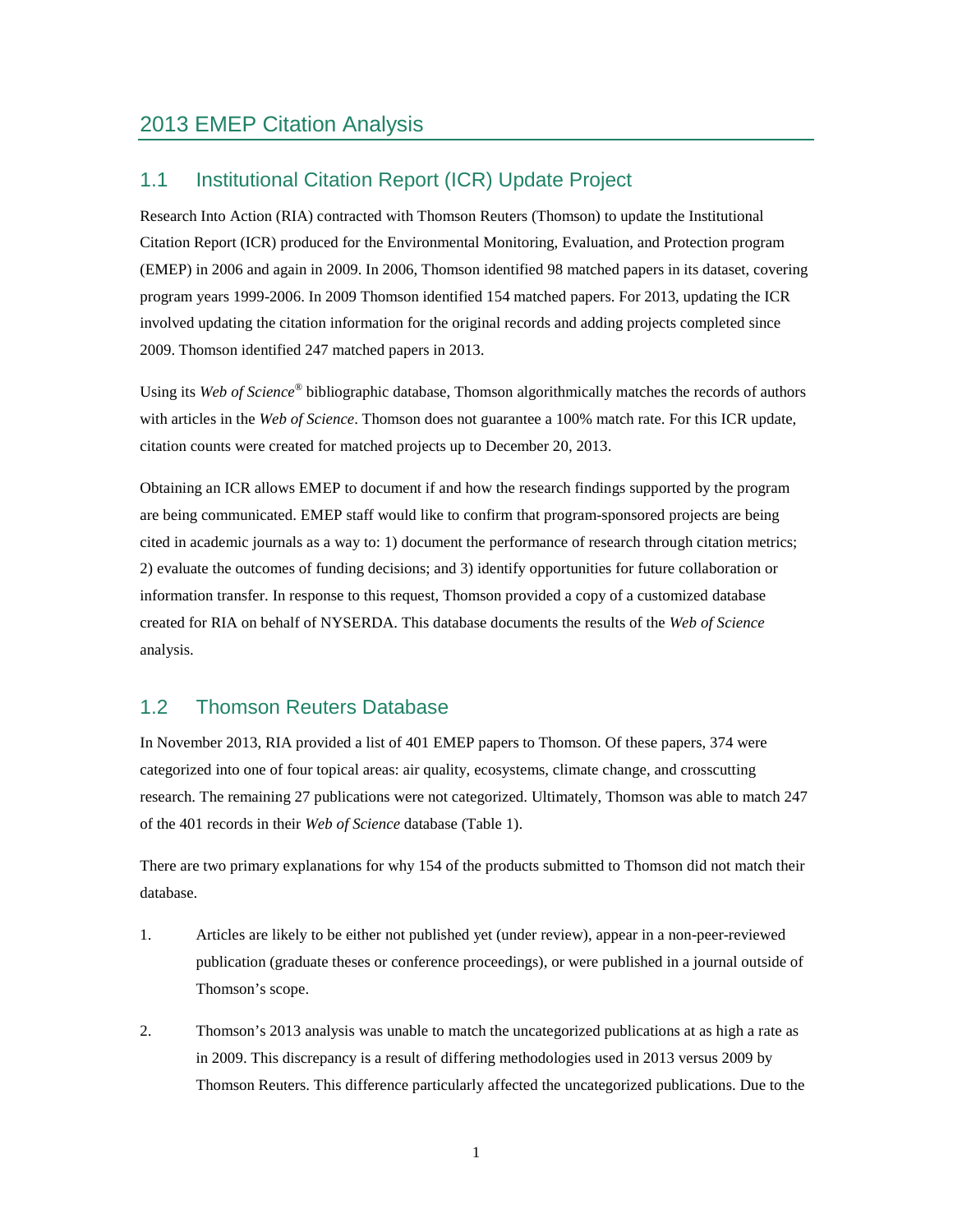low match rate and the inconsistencies with the 2009 information, several of the tables provided below exclude two uncategorized publications that were matched.

As a result of matching about three-fifths of the articles, the analysis below demonstrates the *minimum level*  intellectual reach of EMEP-sponsored research.

| Category           | 2009<br><b>Analysis</b><br><b>NYSERDA</b><br>List of<br><b>Articles</b> | 2009<br><b>Analysis</b><br>Thomson<br><b>Database</b><br><b>Match</b> | 2009<br><b>Analysis</b><br><b>Percent</b><br><b>Match</b> | 2013<br><b>Analysis</b><br><b>NYSERDA</b><br>List of<br><b>Articles</b> | 2013<br><b>Analysis</b><br><b>Thomson</b><br><b>Database</b><br><b>Match</b> | 2013<br><b>Analysis</b><br><b>Percent</b><br><b>Match</b> |
|--------------------|-------------------------------------------------------------------------|-----------------------------------------------------------------------|-----------------------------------------------------------|-------------------------------------------------------------------------|------------------------------------------------------------------------------|-----------------------------------------------------------|
| <b>Air Quality</b> | 116                                                                     | 64                                                                    | 55%                                                       | 206                                                                     | 145                                                                          | 70%                                                       |
| Ecosystems         | 100                                                                     | 60                                                                    | 60%                                                       | 148                                                                     | 89                                                                           | 60%                                                       |
| Climate Change     | 2                                                                       |                                                                       | 50%                                                       | 7                                                                       | 2                                                                            | 29%                                                       |
| Crosscutting       | 13                                                                      | 6                                                                     | 46%                                                       | 13                                                                      | 9                                                                            | 69%                                                       |
| Subtotal           | 231                                                                     | 131                                                                   | 57%                                                       | 374                                                                     | 245                                                                          | 66%                                                       |
| Uncategorized      | 23                                                                      | 23                                                                    | 100%                                                      | 27                                                                      | 2                                                                            | 7%                                                        |
| Total*             | 254                                                                     | 154                                                                   | 61%                                                       | 401                                                                     | 247                                                                          | 61%                                                       |

**Table 1. Comparison of EMEP Records to Thomson Search Results**

\* Including the "uncategorized" category drops the percentage matched. Because all of these papers were matched in 2009, the research team calculated the matched percent with and without this category to illustrate the effect of including them in the ICR.

To further increase the distribution and availability of research projects funded by EMEP, program staff have begun to encourage researchers that receive EMEP funding to publish their articles in open access journals. Open access journals provide access to published scientific work, typically without subscription requirements. In some cases, EMEP funds have helped make articles published in subscription-based journals publicly available.

#### 1.3 Findings

The 245 EMEP-funded and categorized papers matched in the *Web of Science* database search are called *source papers*. These *source papers,* attributed to 695 authors, were cited 5,833 times between 1999 and 2013. The 2,784 citations appear in *citing paper*s. These *citing papers* were in turn cited 76,384 times (Figure 1).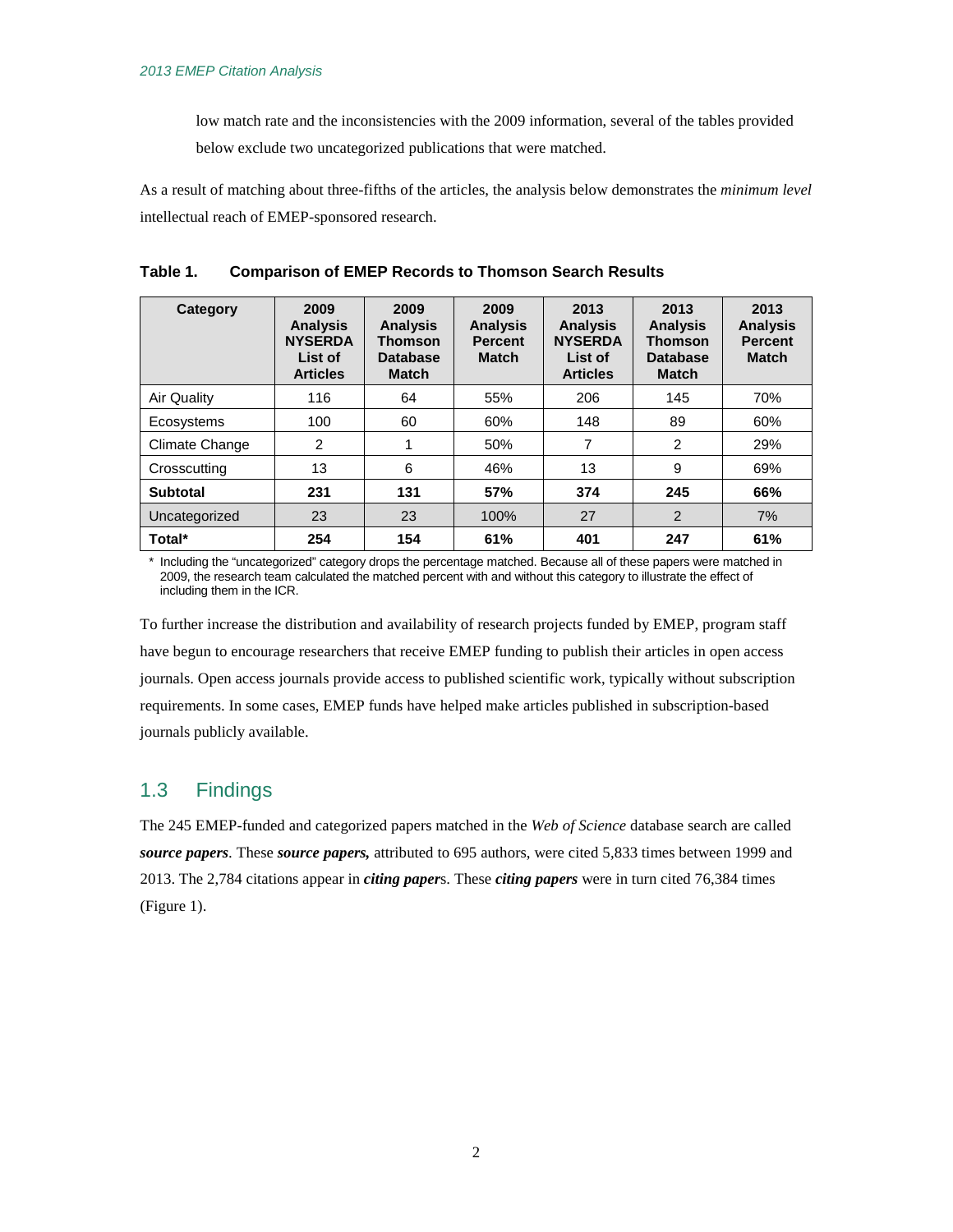

**Figure 1. Intellectual Reach of EMEP Funding as Matched to** *Web of Science***® in 2013**

An ICR results in several other measures of reach or success. The first measure is called a C-Index. A C-Index communicates the actual citations relative to expected citations. EMEP-funded papers appear to be cited at a higher rate, as demonstrated by the mean C-Index value of 1.3. A value of 1.0 would indicate that the EMEP funded papers were cited at the same rate as other papers in the *Web of Science* database. As of 2013, over 94% of EMEP funded papers have been cited at least once. The second measure of intellectual reach is an H-Index. An H-Index is a statistic that reflects the number of papers cited at least that many times. The 245 matched EMEP source papers in 2013 earned an H-Index of 39 – meaning that 39 of the source papers were cited at least 39 times each (Table 2).

| <b>Statistic</b>            | Average<br>Cites <sup>b</sup> | <b>Median</b><br>Citations <sup>c</sup> | H-Index <sup>a</sup> | C-Index <sup>e</sup> | Percentage<br><b>Cited</b> |
|-----------------------------|-------------------------------|-----------------------------------------|----------------------|----------------------|----------------------------|
| Air Quality                 | 24.4                          | 11                                      | 32                   | 1.5                  | 93.8%                      |
| Climate Change              | 6                             | 6                                       |                      | 0.8                  | 50%                        |
| Crosscutting                | 40.7                          | 23                                      |                      | 1.0                  | 100%                       |
| Ecosystem                   | 21.5                          | 12                                      | 24                   | 1.4                  | 95.5%                      |
| <b>2013 Overall Results</b> | 23.8                          | 12                                      | 39                   | 1.3                  | 94.3%                      |
| 2009 Overall Results        | 18.0                          | 12.5                                    | 29                   | 1.7                  | 92.2%                      |

#### **Table 2. Summary Analytics<sup>a</sup>**

a Due to differences in Thomson Reuters methodology, uncategorized papers are not included in this analysis.

b Total number of citations divided by number of source papers

c Half of the source papers received fewer citations, half received more

d The number of papers (N) in a given dataset having N or more citations.

e The sum of all actual citations divided by the sum of expected citations

f The portion of source papers cited at least one time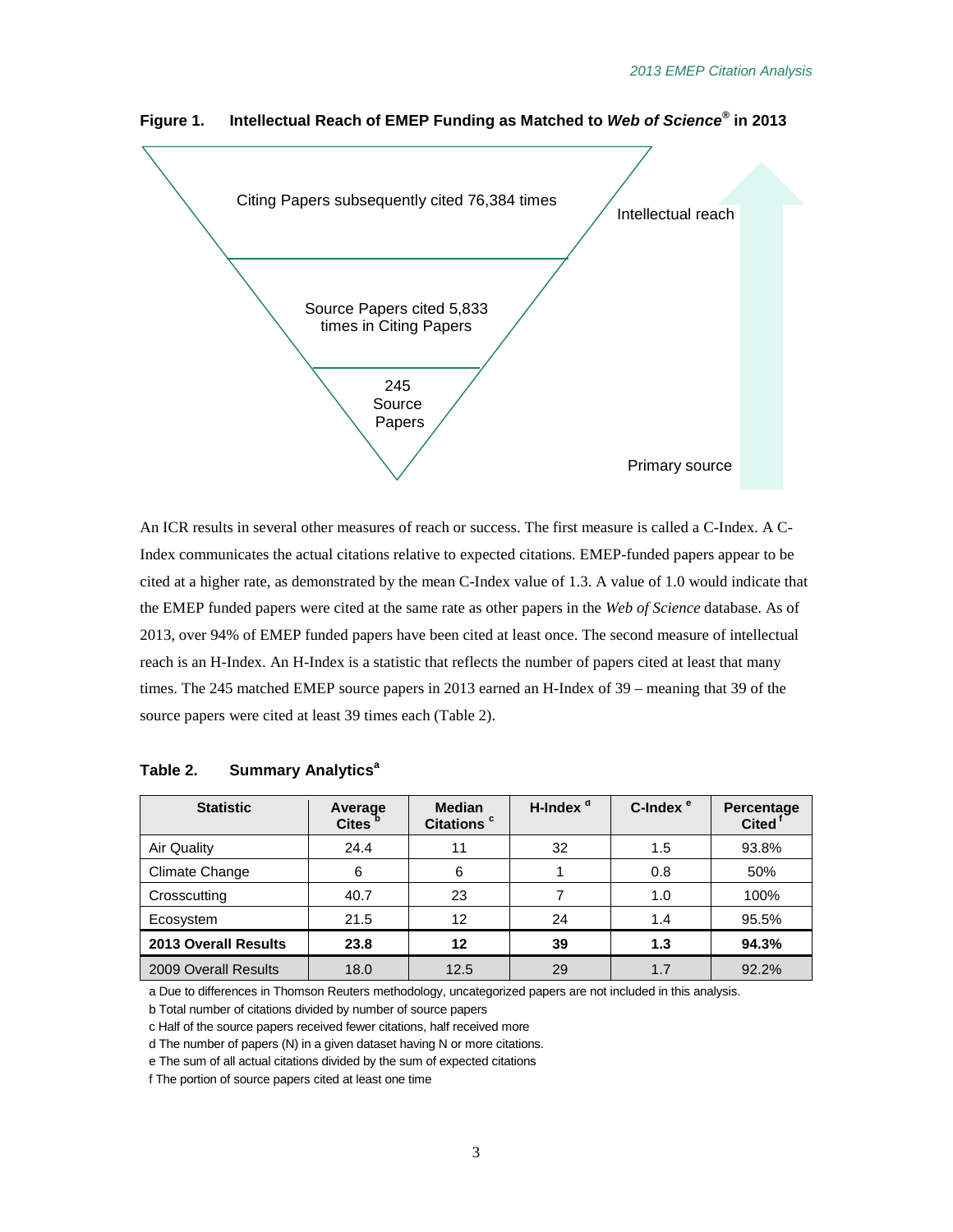#### *2013 EMEP Citation Analysis*

Since the 2009 analysis, the average number of cites increased, the H-index increased, and the percentage of all EMEP funded papers cited increased. The median number of citations remained close to the same and only the C-index decreased, likely reflecting the fact that Thomson could not match many of the uncategorized papers in 2013. However, the C-index of 1.3 still shows that EMEP-funded work is 1.3 times more likely to be cited than other literature in the field.

The ICR also identifies the number of articles published each year. Figure 2 shows that EMEP articles were cited most frequently in 2003 and 2004, with over 1/3 of all EMEP article citations happening in those two years. The low number of citations in 2013 is expected because of the time required for published work to be cited elsewhere. (Figure 2 shows the number of EMEP articles cited by the year the article entered the Thomson database, not necessarily the publication year.)



**Figure 2. Number of Articles Cited by Year Articles Entered Database**

From 1999-2013, EMEP articles were cited over 5,800 times in the *Web of Science* database with the largest increases happening from 2002 to 2003, and 2003 to2004. This corresponds with the substantially larger numbers of articles published in 2003 and 2004. While there are fewer citations in recent years, this should be expected – the more recent the publication date, the less time there has been for citation. (Figure 3 shows the number of citations by publication year, rather than the year an article entered the database.)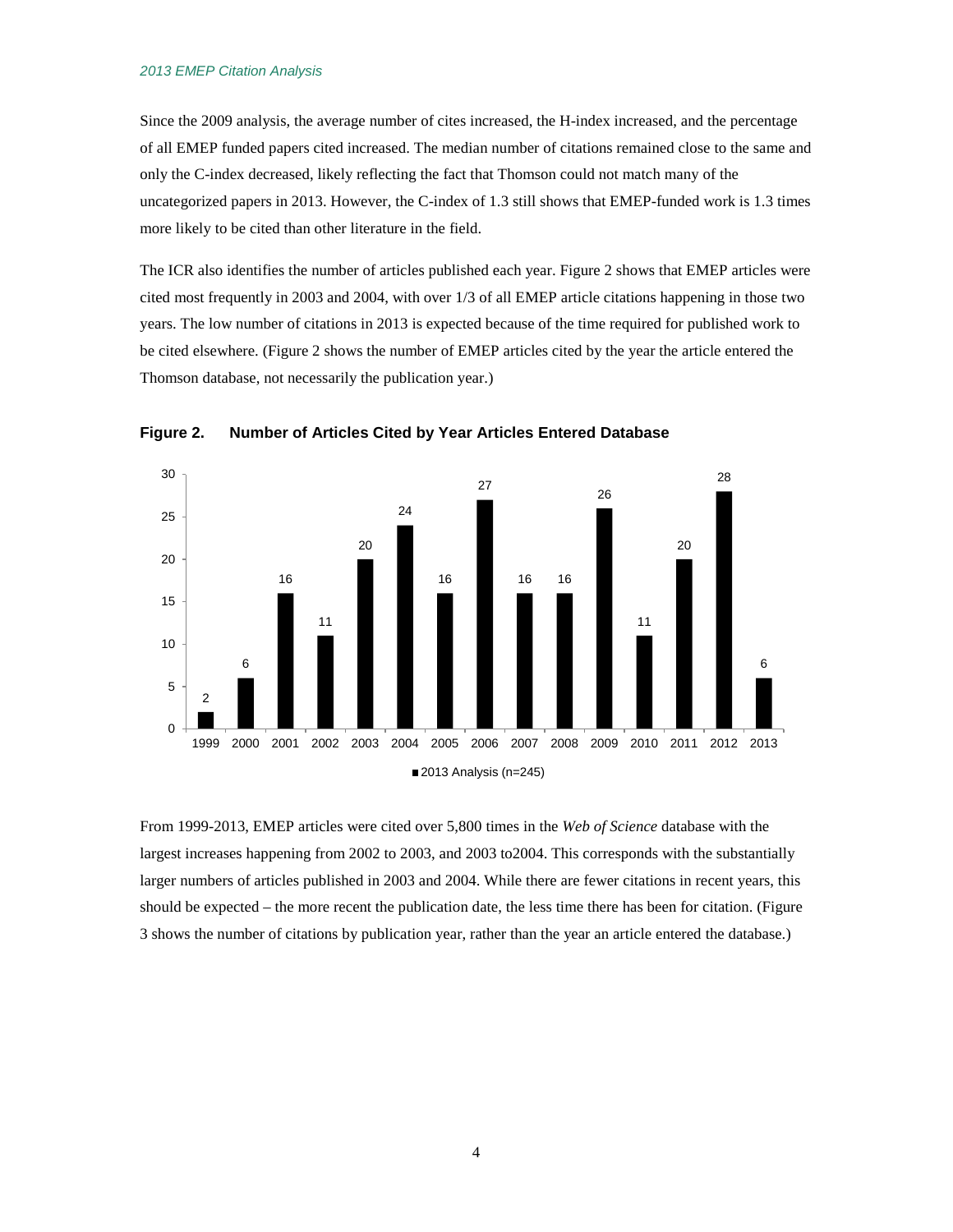

**Figure 3. Cumulative Number of Citations by Publication Year**

The 245 source papers matched in 2013 appeared in 68 unique journals, an increase of almost 60% from the 2009 analysis, which identified 43 journals. In addition, while almost 60% of the source papers appear in 10 of the 68 journals (15%), the spread of the papers appears to becoming more diffuse compared to 2009 when two-thirds of the source papers appeared in nine of the 43 journals (20%).

| Table 3. | Journals Publishing EMEP-Funded Project Citations by Frequency - 1999- |
|----------|------------------------------------------------------------------------|
|          | 2013                                                                   |

| Journal                                             | <b>Papers</b> | <b>Cumulative</b><br><b>Papers</b> | <b>Cumulative</b><br><b>Percent</b> |
|-----------------------------------------------------|---------------|------------------------------------|-------------------------------------|
| Atmospheric Environment                             | 47            | 47                                 | 19%                                 |
| Environmental Science and Technology                | 20            | 67                                 | 27%                                 |
| Journal of Air and Waste Management<br>Associations | 18            | 85                                 | 35%                                 |
| Journal of Geophysical Research-Atmospheres         | 12            | 97                                 | 40%                                 |
| Aerosol Science and Technology                      | 8             | 105                                | 43%                                 |
| <b>Environmental Pollution</b>                      | 8             | 113                                | 46%                                 |
| <b>Hydrological Processes</b>                       | 8             | 121                                | 49%                                 |
| <b>Environmental Fluid Mechanics</b>                | 7             | 128                                | 52%                                 |
| Atmospheric Chemistry and Physics                   | 6             | 134                                | 55%                                 |
| Ecotoxicology                                       | 6             | 140                                | 57%                                 |

EMEP research focuses on environmental issues related to energy production and use, and this is evidenced in the papers published in environmental science and ecological fields. The field associated with the largest number of papers is *Environmental Sciences* followed by *Meteorology and Atmospheric Sciences* (see Table 4).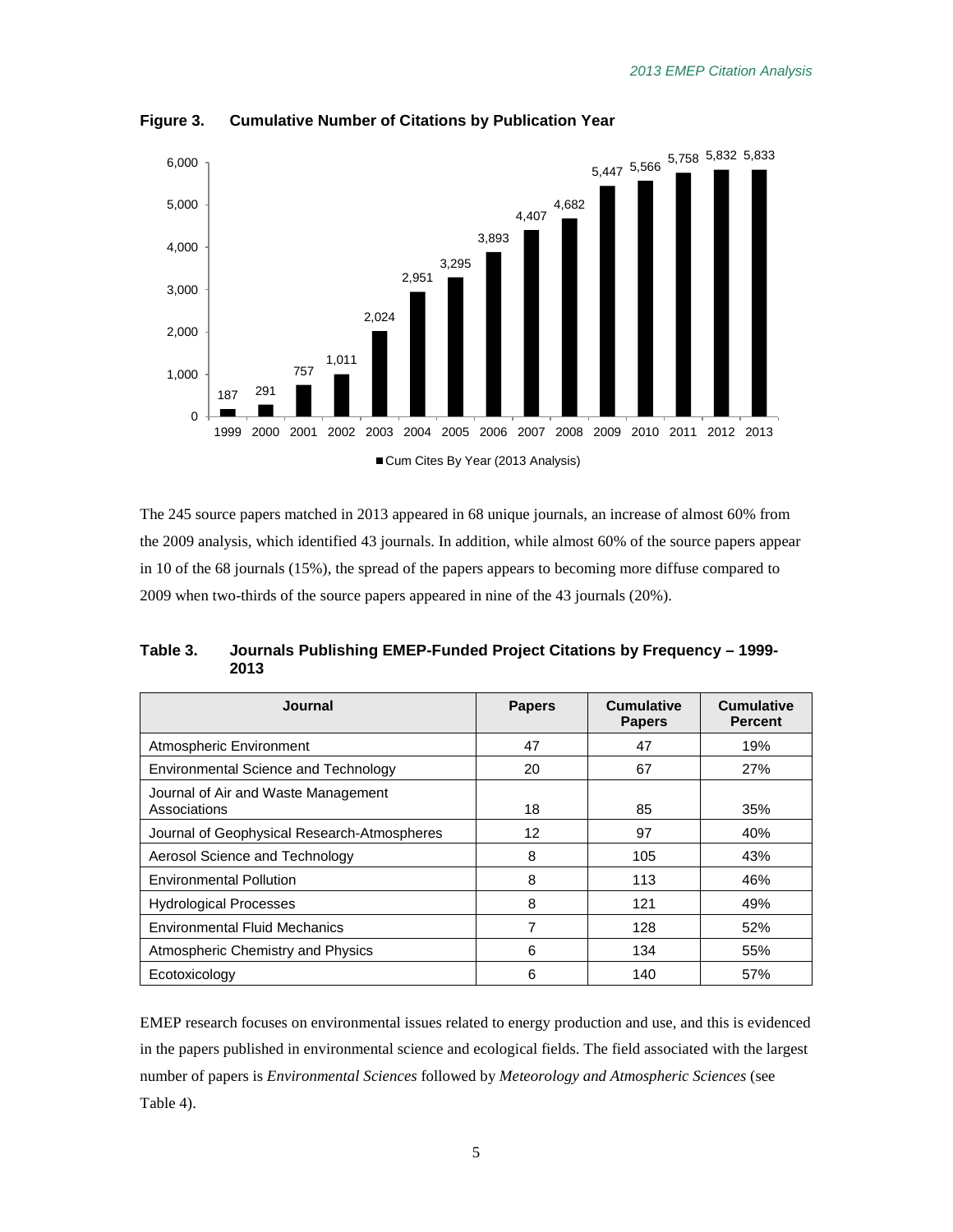| Table 4. |  | <b>Articles by Thomson Reuters' Field</b> |  |  |
|----------|--|-------------------------------------------|--|--|
|----------|--|-------------------------------------------|--|--|

| <b>Field</b>                                      | <b>Papers</b> | Rank           |
|---------------------------------------------------|---------------|----------------|
| <b>Environmental Sciences</b>                     | 105           | 1              |
| Meteorology and Environmental Sciences            | 97            | $\overline{2}$ |
| Engineering, Environmental                        | 33            | 3              |
| Engineering, Chemical                             | 14            | 4              |
| <b>Water Resources</b>                            | 8             | 5              |
| Oceanography                                      | 7             | 6              |
| <b>Mechanics</b>                                  | 7             | 6              |
| Toxicology                                        | 5             | 7              |
| Public, Environmental, Occupation Health          | 5             | $\overline{7}$ |
| Geochemistry (in 2013 "& Physics")                | 3             | 8              |
| <b>Energy and Fuels</b>                           | 3             | 8              |
| <b>Environmental Studies</b>                      | 3             | 8              |
| Transportation                                    | 3             | 8              |
| <b>Transportation Science &amp; Technology</b>    | 3             | 8              |
| Chemistry, Analytical                             | 3             | 8              |
| Geosciences, Multidisciplinary                    | 1             | 9              |
| Computer Sciences, Interdisciplinary Applications | 1             | 9              |
| Chemistry, multidisciplinary                      | 1             | 9              |
| <b>Construction &amp; Building Technology</b>     | 1             | 9              |
| Engineering, Civil                                | 1             | 9              |
| Engineering, Electrical and Electronic            | 1             | 9              |
| Instruments & Instrumentation                     | 1             | 9              |
| No Category                                       | 1             | 9              |

### 1.4 Options for Future Citation Analysis Work

In addition to Thomson Reuters Web of Science ICR analysis, Research Into Action identified five other firms that provide citation analysis tools aimed at determining the reach of academic literature. Based on an analysis of these five, the Elsevier Scopus product appears to come closest to competing with Thomson Reuters *Web of Science* analysis. The remaining four firms do not provide the depth of information that Thomson and Elsevier provide. In the future, if budget allows, it may be helpful to conduct a citation analysis using the Elsevier product to see if results are similar to Thomson and to see if these products produce a better match rate. EMEP may need to run both analyses simultaneously for a year in order to reliably identify and assess any differences.